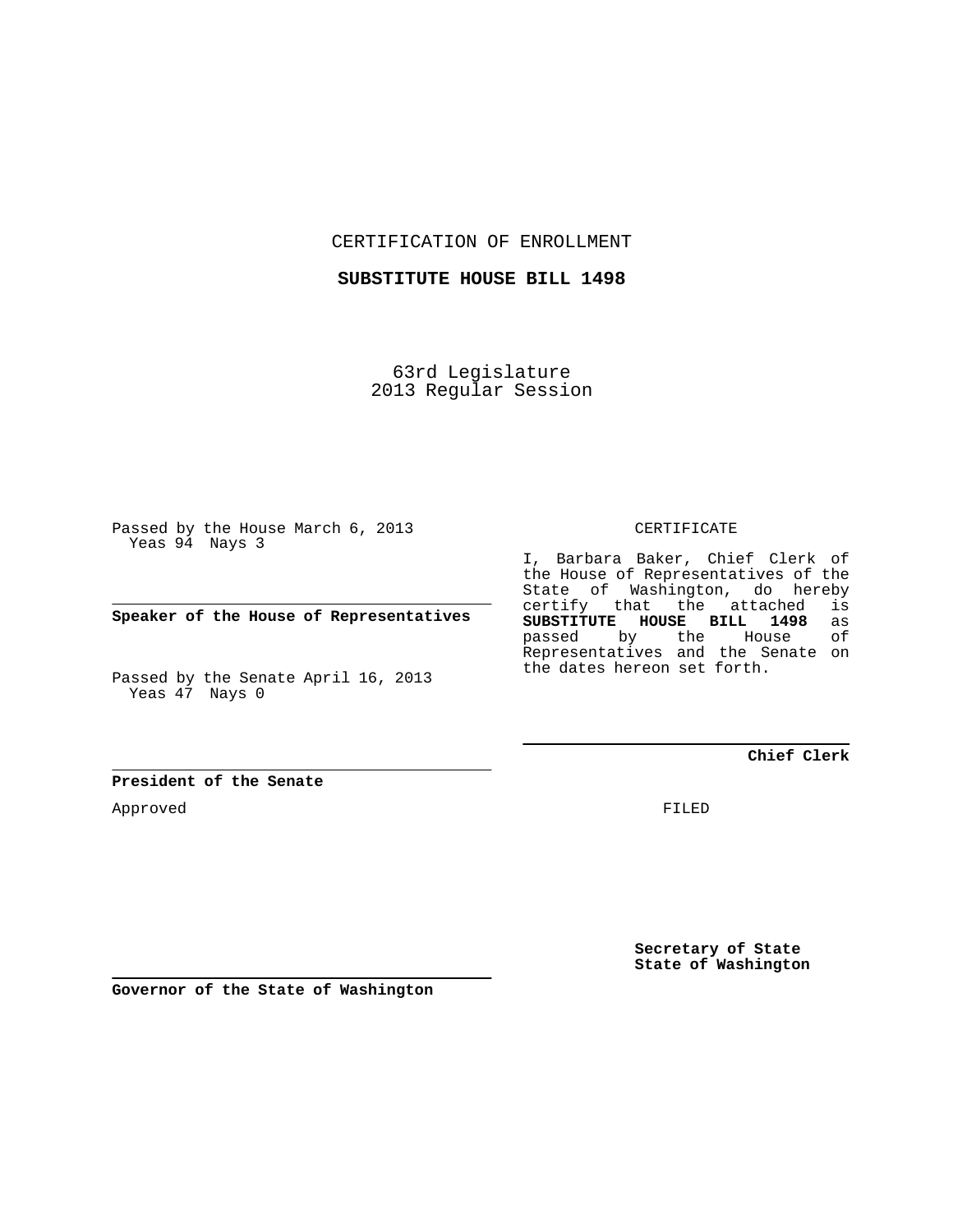## **SUBSTITUTE HOUSE BILL 1498** \_\_\_\_\_\_\_\_\_\_\_\_\_\_\_\_\_\_\_\_\_\_\_\_\_\_\_\_\_\_\_\_\_\_\_\_\_\_\_\_\_\_\_\_\_

\_\_\_\_\_\_\_\_\_\_\_\_\_\_\_\_\_\_\_\_\_\_\_\_\_\_\_\_\_\_\_\_\_\_\_\_\_\_\_\_\_\_\_\_\_

Passed Legislature - 2013 Regular Session

**State of Washington 63rd Legislature 2013 Regular Session By** House Environment (originally sponsored by Representatives Upthegrove, Short, and Ryu)

READ FIRST TIME 02/21/13.

 1 AN ACT Relating to improving reports on electronic waste 2 collection; and amending RCW 70.95N.140.

3 BE IT ENACTED BY THE LEGISLATURE OF THE STATE OF WASHINGTON:

 4 **Sec. 1.** RCW 70.95N.140 and 2006 c 183 s 14 are each amended to 5 read as follows:

 6 (1) By March 1st of the second program year and each program year 7 thereafter, the authority and each authorized party shall file with the 8 department an annual report for the preceding program year.

9 (2) The annual report must include the following information:

10 (a) The total weight in pounds of each type of covered electronic 11 products collected and recycled, by county, during the preceding 12 program year including documentation verifying collection and 13 processing of that material. The total weight in pounds includes 14 orphan products. The report must also indicate and document the weight 15 in pounds received from each nonprofit charitable organization 16 primarily engaged in the business of reuse and resale used by the plan. 17 The report must document the weight in pounds that were received in 18 large quantities from small businesses, small governments, charities 19 and school districts as described in RCW 70.95N.090(5);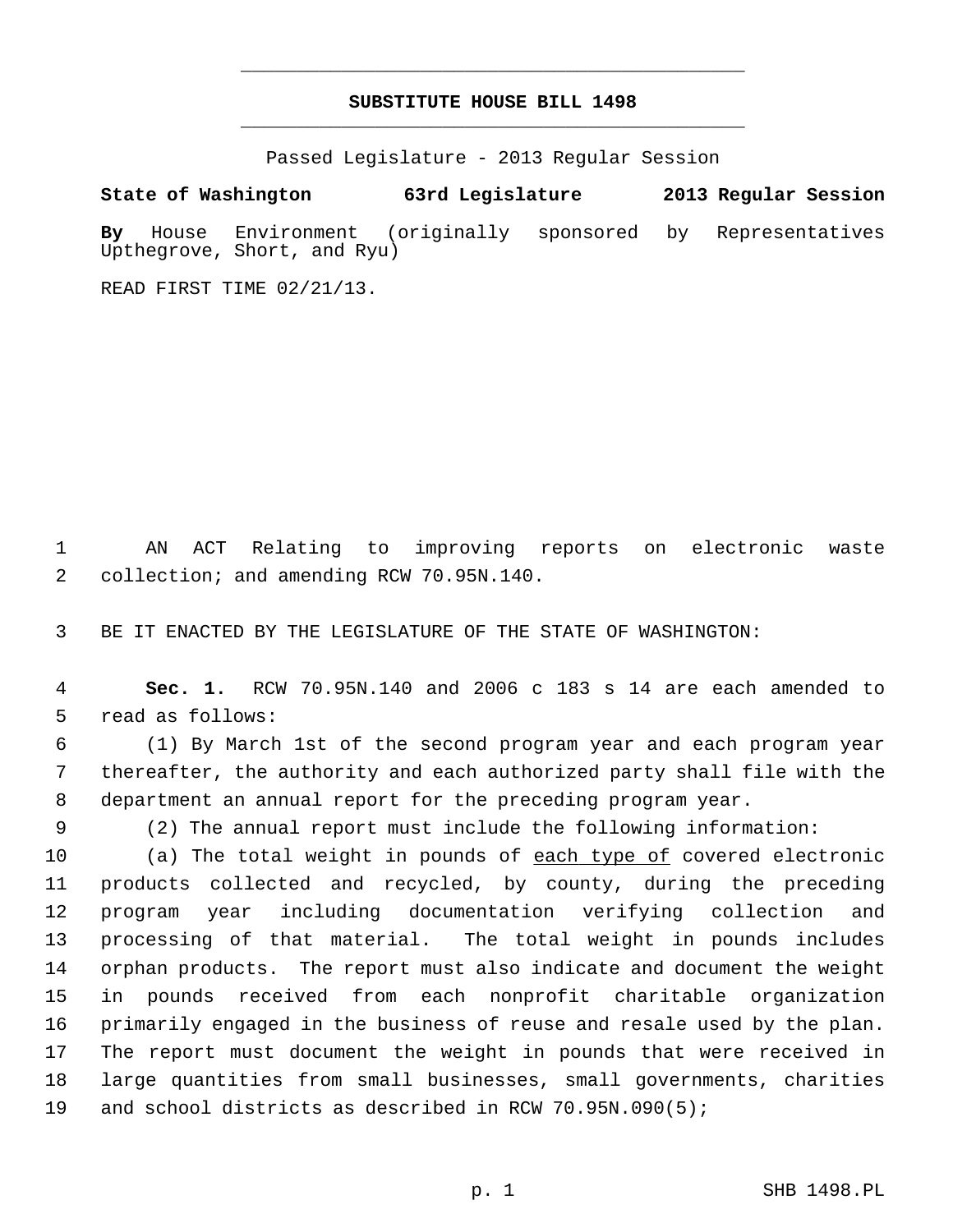1 (b) The collection services provided in each county and for each 2 city with a population over ten thousand including a list of all 3 collection sites and services operating in the state in the prior 4 program year and the parties who operated them;

 $5$  (c) $(i)$  A list of processors used, the weight of covered electronic 6 products processed by each direct processor, and a description of the 7 processes and methods used to recycle the covered electronic products 8 including a description of the processing and facility locations. The 9 report must also include a list of subcontractors who further processed 10 or recycled unwanted covered electronic products( $(\tau)$ ) or electronic 11 components, ((or electronic scrap described in section 26(1) of this 12  $act$ )) including facility locations.

 (ii) An estimate of the weight of each type of material recovered as a result of the processing of recycled covered electronic products. 15 Recovered materials catalogued under this subsection must include, at a minimum: Cathode ray tube glass, circuit boards, batteries, mercury-containing devices, plastics, and metals.

18 (iii) An estimate of the percentage, by weight, of all collected 19 products that ultimately are reused, recycled, or end up as residual 20 waste that is disposed of in another manner;

21 (d) ((Other documentation as established under section 26(3) of 22  $this$  act;

23  $(e)$ ) Educational and promotional efforts that were undertaken;

24 ( $(\{\text{f}\})$ ) (e) The results of sampling and sorting as required in RCW 25 70.95N.110, including a list of the brand names of covered electronic 26 products by product type, the number of covered electronic products by 27 product type, the weight of covered electronic products that are 28 identified for each brand name or that lack a manufacturer's brand, and 29 the total weight of the sample by product type;

30 ( $(\overline{q})$ ) (f) The list of manufacturers that are participating in the 31 standard plan; ((and

 $\{\hbox{h}\}\)$  (q) A description of program revenues and costs, including: 33 (i) The total cost of the program; and (ii) the average cost of the 34 program per pound of covered electronic product collected;

 (h) A detailed accounting of the following costs of the program: (i) Program delivery, including: (A) Education and promotional efforts; (B) collection; (C) transportation; and (D) processing and labor; and (ii) program administration;